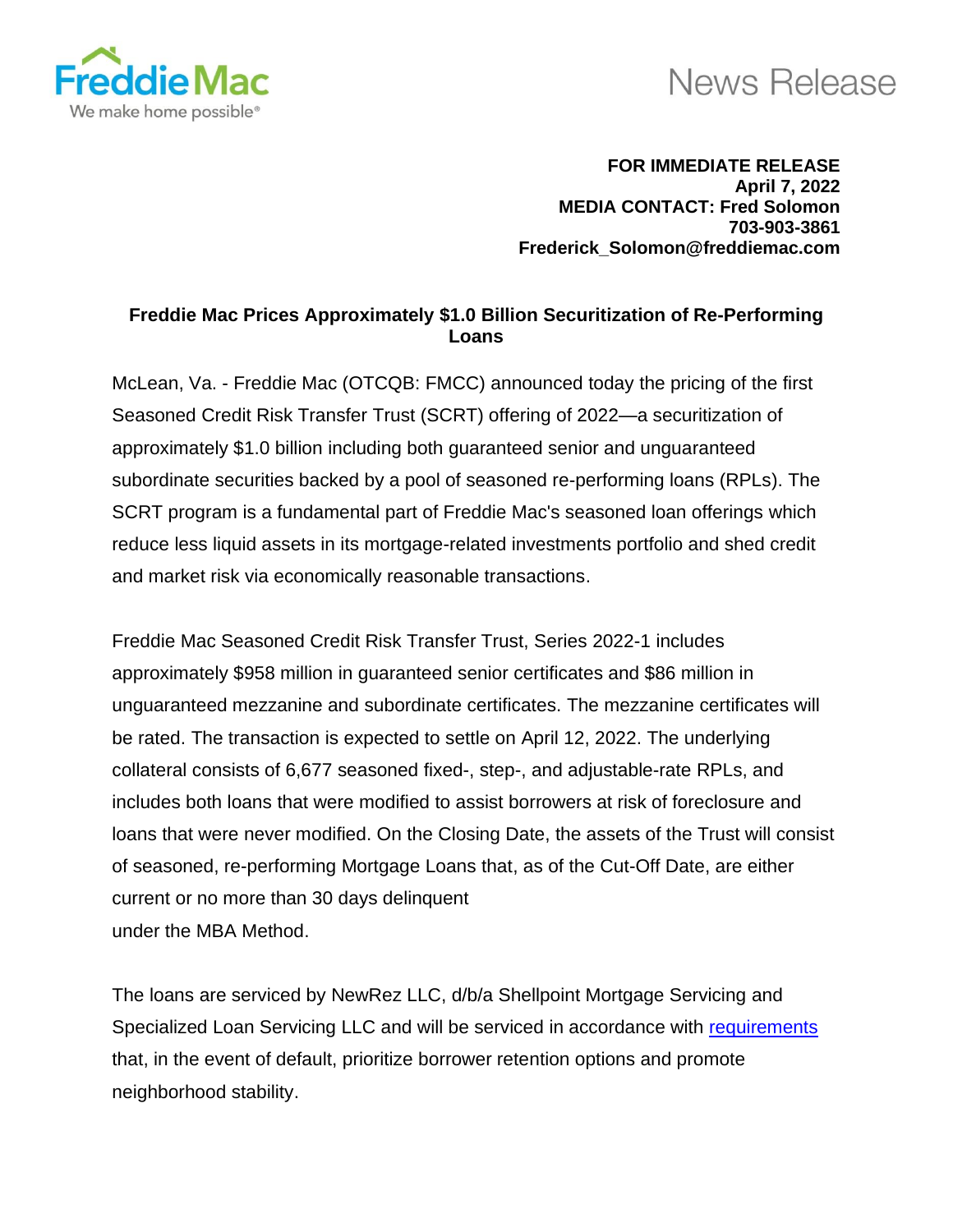Advisors to this transaction are Citigroup Global Markets Inc. and BofA Securities, Inc., as co-lead managers and joint bookrunners, and J.P. Morgan Securities LLC, Nomura Securities International, Inc., Oppenheimer & Co. Inc., Wells Fargo Securities LLC, and Loop Capital Markets LLC (a minority-owned business) as co-managers.

To date, Freddie Mac has sold over \$9.7 billion of Non-Performing Loans (NPLs) and securitized more than \$74 billion of RPLs consisting of \$30 billion of fully guaranteed PCs, \$33 billion of SCRT senior/sub securities, and over \$11 billion of Seasoned Loans Structured Transaction (SLST) securities. Additional information about the company's seasoned loan offerings can be found at:

<http://www.freddiemac.com/seasonedloanofferings/>

This announcement is not an offer to sell any Freddie Mac securities. Offers for any given security are made only through applicable offering circulars and related supplements, which incorporate Freddie Mac's Annual Report on Form 10-K for the year ended December 31, 2021, filed with the Securities and Exchange Commission (SEC) on February 10, 2022; all other reports Freddie Mac filed with the SEC pursuant to Section 13(a) of the Securities Exchange Act of 1934 (Exchange Act) since December 31, 2021, excluding any information "furnished" to the SEC on Form 8-K; and all documents that Freddie Mac files with the SEC pursuant to Sections 13(a), 13(c) or 14 of the Exchange Act, excluding any information "furnished" to the SEC on Form 8-K.

Freddie Mac's press releases sometimes contain forward-looking statements. Forwardlooking statements involve known and unknown risks and uncertainties, some of which are beyond the company's control. Management's expectations for the company's future necessarily involve a number of assumptions, judgments and estimates, and various factors could cause actual results to differ materially from the expectations expressed in these and other forward-looking statements. These assumptions, judgments, estimates and factors are discussed in the company's Annual Report on Form 10-K for the year ended December 31, 2021, and its reports on Form 10-Q and